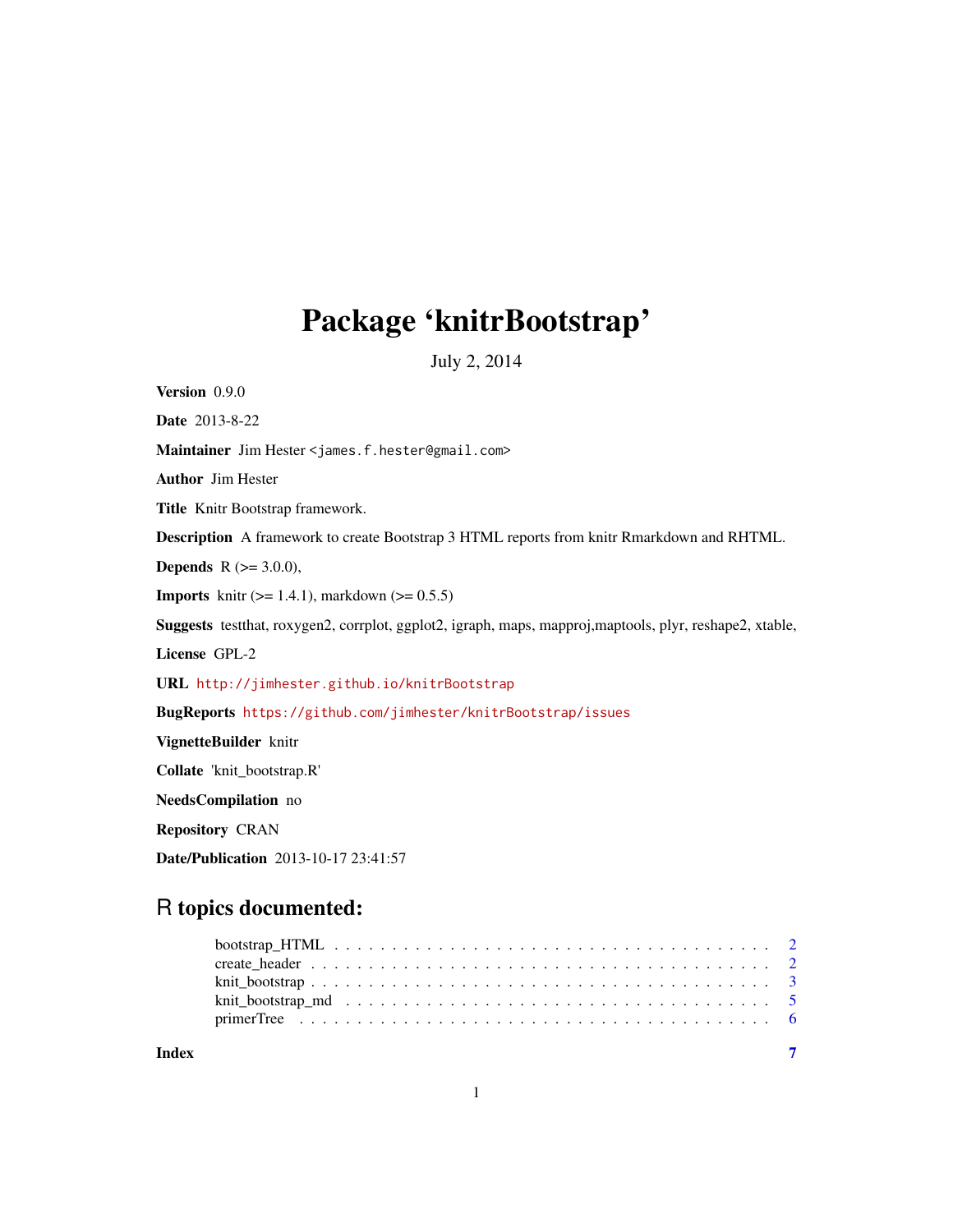<span id="page-1-0"></span>

#### Description

This function includes the knitrBootstrap HTML headers to wrap the knitr output in bootstrap styled HTML.

#### Usage

```
bootstrap_HTML(input, output = NULL, boot_style = NULL,
  code\_style = NULL, chooser = NULL, thumbsize = 3,
  show_code = FALSE, show_output = TRUE,
  show_figure = TRUE,
  graphics = getOption("menu.graphics"))
```
#### Arguments

| input       | html filename to be wrapped with Bootstrap.                                                                                                |
|-------------|--------------------------------------------------------------------------------------------------------------------------------------------|
| output      | html filename to output.                                                                                                                   |
| boot_style  | the bootstrap style to use if character, if NULL uses the default, if TRUE a menu<br>is shown with the available styles.                   |
| code_style  | the highlight is code style to use if character, if NULL uses the defaults, if TRUE<br>a menu is shown with the available styles.          |
| chooser     | a character vector, if contains "boot", adds a bootstrap style chooser to the<br>HTML, if contains "code" adds the bootstrap code chooser. |
| thumbsize   | size of thumbnails in bootstrap columns.                                                                                                   |
| show_code   | show code blocks by default.                                                                                                               |
| show_output | show output blocks by default.                                                                                                             |
| show_figure | show figures by default.                                                                                                                   |
| graphics    | what graphics to use for the menus, only applicable if code_style or boot_style<br>are true.                                               |
|             |                                                                                                                                            |

create\_header *Create the html header based on the options given*

#### Description

Create the html header based on the options given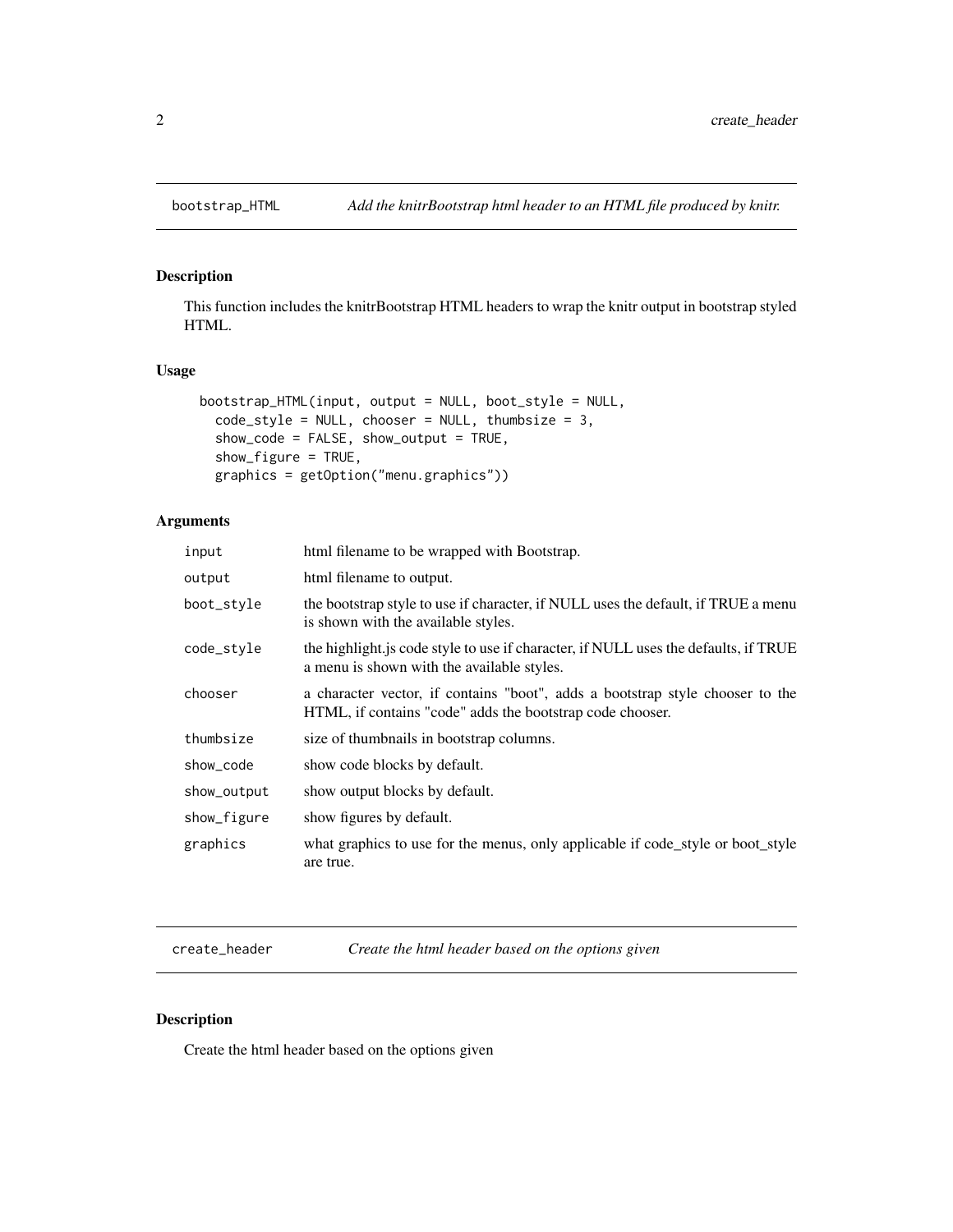#### <span id="page-2-0"></span>knit\_bootstrap 3

#### Usage

```
create_header(boot_style = NULL, code_style = NULL,
  choose = NULL, thumbsize = 3, show_code = FALSE,
  show_output = TRUE, show_figure = TRUE,
  graphics = getOption("menu.graphics"), outfile = NULL)
```
#### Arguments

| boot_style  | the bootstrap style to use if character, if NULL uses the default, if TRUE a menu<br>is shown with the available styles.                          |
|-------------|---------------------------------------------------------------------------------------------------------------------------------------------------|
| code_style  | the highlight is code style to use if character, if NULL uses the defaults, if TRUE<br>a menu is shown with the available styles.                 |
| chooser     | a character vector, if contains "boot", adds a bootstrap style chooser to the<br>HTML, if contains "code" adds the bootstrap code chooser.        |
| thumbsize   | size of thumbnails in bootstrap columns.                                                                                                          |
| show_code   | show code blocks by default.                                                                                                                      |
| show_output | show output blocks by default.                                                                                                                    |
| show_figure | show figures by default.                                                                                                                          |
| graphics    | what graphics to use for the menus, only applicable if code_style or boot_style<br>are true.                                                      |
| outfile     | if NULL, write the output file in a temporary directory, if a character write it to<br>that location, if FALSE, return the header as a character. |
|             |                                                                                                                                                   |

<span id="page-2-1"></span>

knit\_bootstrap *knit a Rmd file and wrap it in bootstrap styles*

#### Description

This function includes the knitrBootstrap HTML headers to wrap the knitr output in bootstrap styled HTML.

#### Usage

```
knit_bootstrap(input, output = NULL, boot_style = NULL,
 code\_style = NULL, chooser = NULL, thumbsize = 3,
  show_code = FALSE, show_output = TRUE,
  show_figure = TRUE,
 markdown_options = c("mathjax", "base64_images", "use_xhtml"),
  \ldots, envir = parent.frame(), text = NULL,
  quiet = FALSE, encoding = getOption("encoding"),
  graphics = getOption("menu.graphics"))
```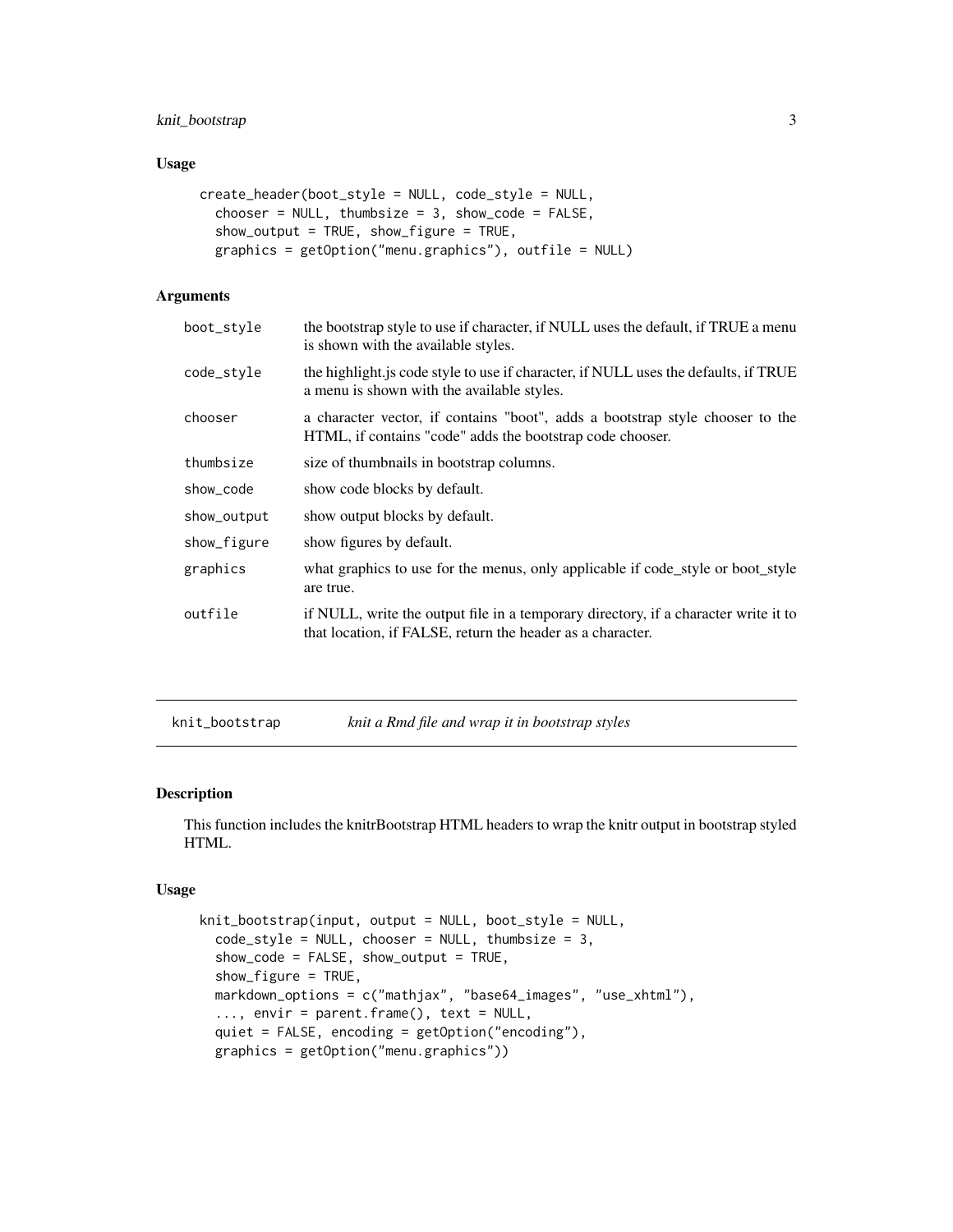#### <span id="page-3-0"></span>Arguments

| input            | Rmd input file to knit into HTML                                                                                                           |  |  |  |  |
|------------------|--------------------------------------------------------------------------------------------------------------------------------------------|--|--|--|--|
| output           | HTML output file created, if NULL uses the input filename with the extension<br>changed to .html                                           |  |  |  |  |
| quiet            | whether to suppress the progress bar and messages                                                                                          |  |  |  |  |
| envir            | the environment in which the code chunks are to be evaluated (can use new. env()<br>to guarantee an empty new environment)                 |  |  |  |  |
| encoding         | the encoding of the input file; see file                                                                                                   |  |  |  |  |
| markdown_options |                                                                                                                                            |  |  |  |  |
|                  | passed to markdownToHTML, defaults to mathjax, base64_images and use_xhtml.                                                                |  |  |  |  |
| .                | options passed to markdownToHTML                                                                                                           |  |  |  |  |
| text             | a character vector as an alternative way to provide the input file                                                                         |  |  |  |  |
| boot_style       | the bootstrap style to use if character, if NULL uses the default, if TRUE a menu<br>is shown with the available styles.                   |  |  |  |  |
| code_style       | the highlight is code style to use if character, if NULL uses the defaults, if TRUE<br>a menu is shown with the available styles.          |  |  |  |  |
| chooser          | a character vector, if contains "boot", adds a bootstrap style chooser to the<br>HTML, if contains "code" adds the bootstrap code chooser. |  |  |  |  |
| thumbsize        | size of thumbnails in bootstrap columns.                                                                                                   |  |  |  |  |
| show_code        | show code blocks by default.                                                                                                               |  |  |  |  |
| show_output      | show output blocks by default.                                                                                                             |  |  |  |  |
| show_figure      | show figures by default.                                                                                                                   |  |  |  |  |
| graphics         | what graphics to use for the menus, only applicable if code_style or boot_style<br>are true.                                               |  |  |  |  |

#### See Also

[knit\\_bootstrap\\_md](#page-4-1) [knit](#page-0-0), [markdownToHTML](#page-0-0)

#### Examples

writeLines(c("# hello markdown", '```{r hello-random, echo=TRUE}', 'rnorm(5)', '```'), 'test.Rmd') knit\_bootstrap('test.Rmd', boot\_style='Amelia', code\_style='Dark', chooser=c('boot','code')) if(interactive()) browseURL('test.html')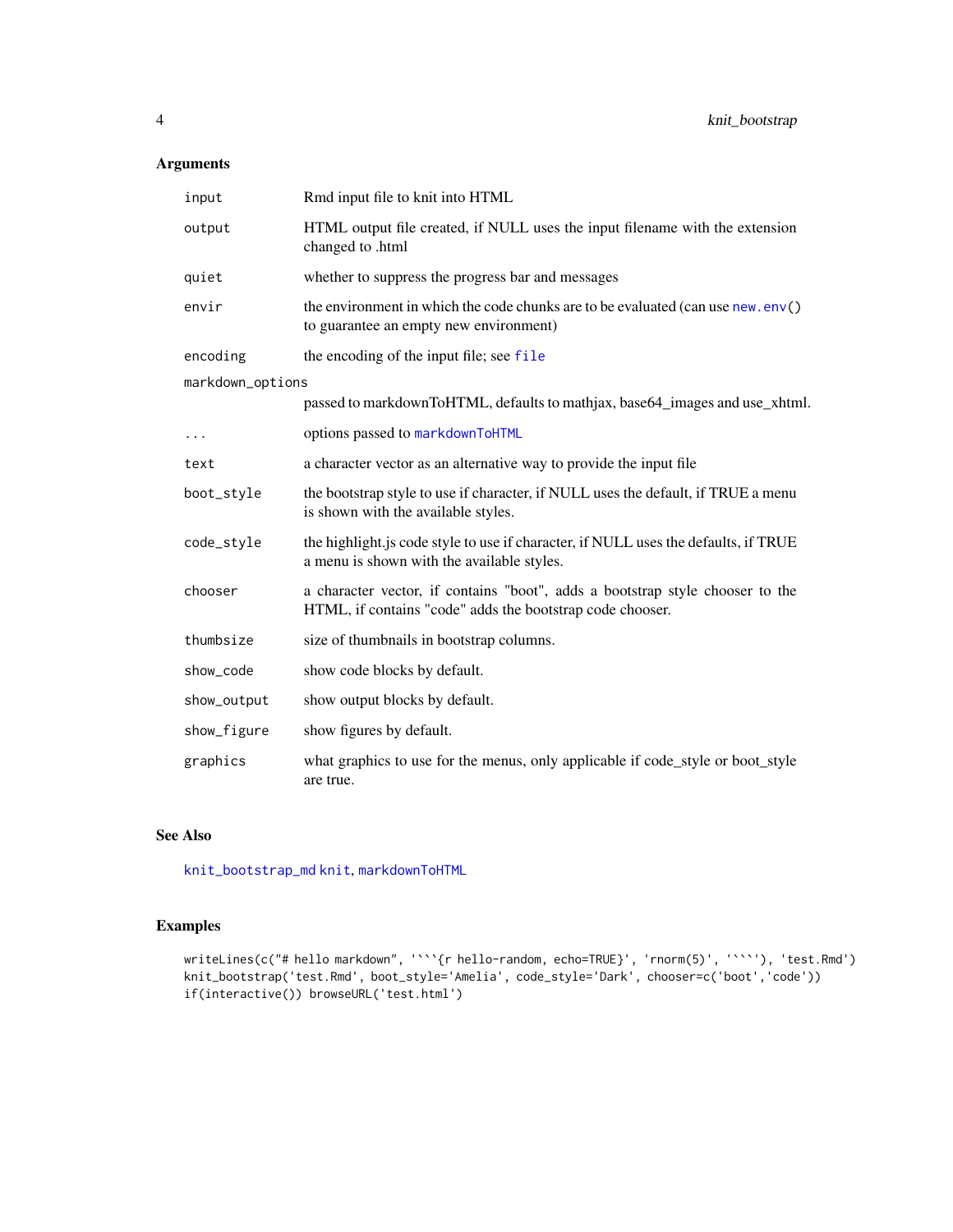<span id="page-4-1"></span><span id="page-4-0"></span>knit\_bootstrap\_md *knit a md file and wrap it in bootstrap styles*

#### Description

This function includes the knitrBootstrap HTML headers to wrap the knitr output in bootstrap styled HTML.

#### Usage

```
knit_bootstrap_md(input, output = NULL,
 boot_style = NULL, code_style = NULL, chooser = NULL,
  text = NULL, thumbsize = 3, show_code = FALSE,
  show_output = TRUE, show_figure = TRUE,
 markdown_options = c("mathjax", "base64_images", "use_xhtml"),
  graphics = getOption("menu.graphics"), ...)
```
#### Arguments

| input            | md input file to be converted to HTML'                                                                                                     |
|------------------|--------------------------------------------------------------------------------------------------------------------------------------------|
| output           | HTML output file created, if NULL uses the input filename with the extension<br>changed to .html                                           |
| text             | a character vector as an alternative way to provide the input file                                                                         |
| markdown_options |                                                                                                                                            |
|                  | passed to markdownToHTML, defaults to mathjax, base 64_images and use_xhtml.                                                               |
| $\ddots$         | options passed to markdownToHTML                                                                                                           |
| boot_style       | the bootstrap style to use if character, if NULL uses the default, if TRUE a menu<br>is shown with the available styles.                   |
| code_style       | the highlight is code style to use if character, if NULL uses the defaults, if TRUE<br>a menu is shown with the available styles.          |
| chooser          | a character vector, if contains "boot", adds a bootstrap style chooser to the<br>HTML, if contains "code" adds the bootstrap code chooser. |
| thumbsize        | size of thumbnails in bootstrap columns.                                                                                                   |
| show_code        | show code blocks by default.                                                                                                               |
| show_output      | show output blocks by default.                                                                                                             |
| show_figure      | show figures by default.                                                                                                                   |
| graphics         | what graphics to use for the menus, only applicable if code_style or boot_style<br>are true.                                               |

#### See Also

[knit\\_bootstrap](#page-2-1) [knit](#page-0-0), [markdownToHTML](#page-0-0)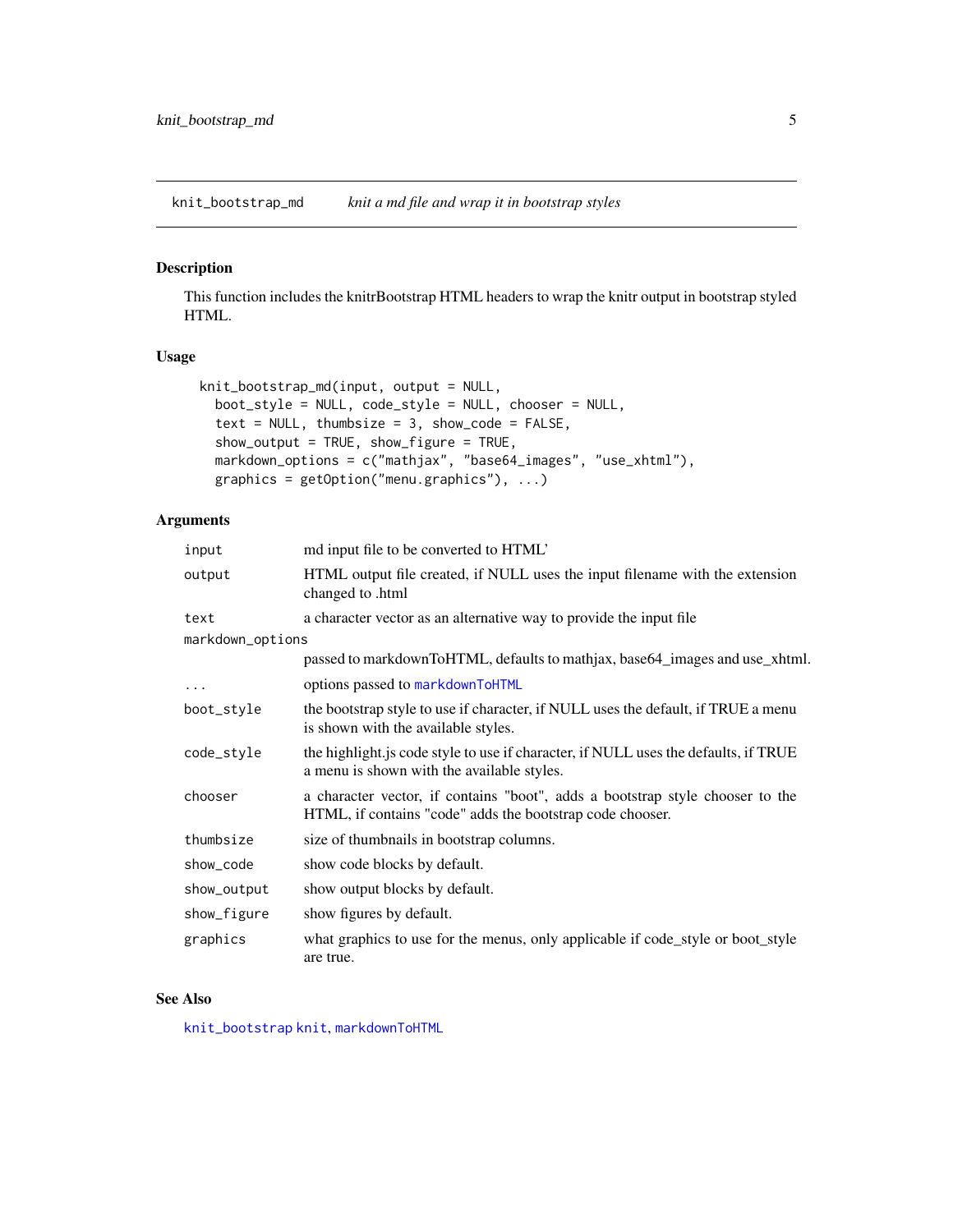<span id="page-5-0"></span>primerTree knitrBootstrap *A framework to create Bootstrap 3 HTML reports from knitr Rmarkdown and RHTML. See* [knit\\_bootstrap](#page-2-1) *for the common usage. If you are using RStudio, see the second example*

#### Description

knitrBootstrap A framework to create Bootstrap 3 HTML reports from knitr Rmarkdown and RHTML. See [knit\\_bootstrap](#page-2-1) for the common usage. If you are using RStudio, see the second example

#### Examples

```
## Not run:
#defaults only
knit_bootstrap('file.Rmd')
#Rstudio
#you also have to put render_html() in your rmd setup file, then use the
below code and the knit button
options(rstudio.markdownToHTML =
function(inputFile, outputFile) {
  require(knitrBootstrap)
  knit_bootstrap_md(input=inputFile, output=outputFile)
}
)
```
## End(Not run)